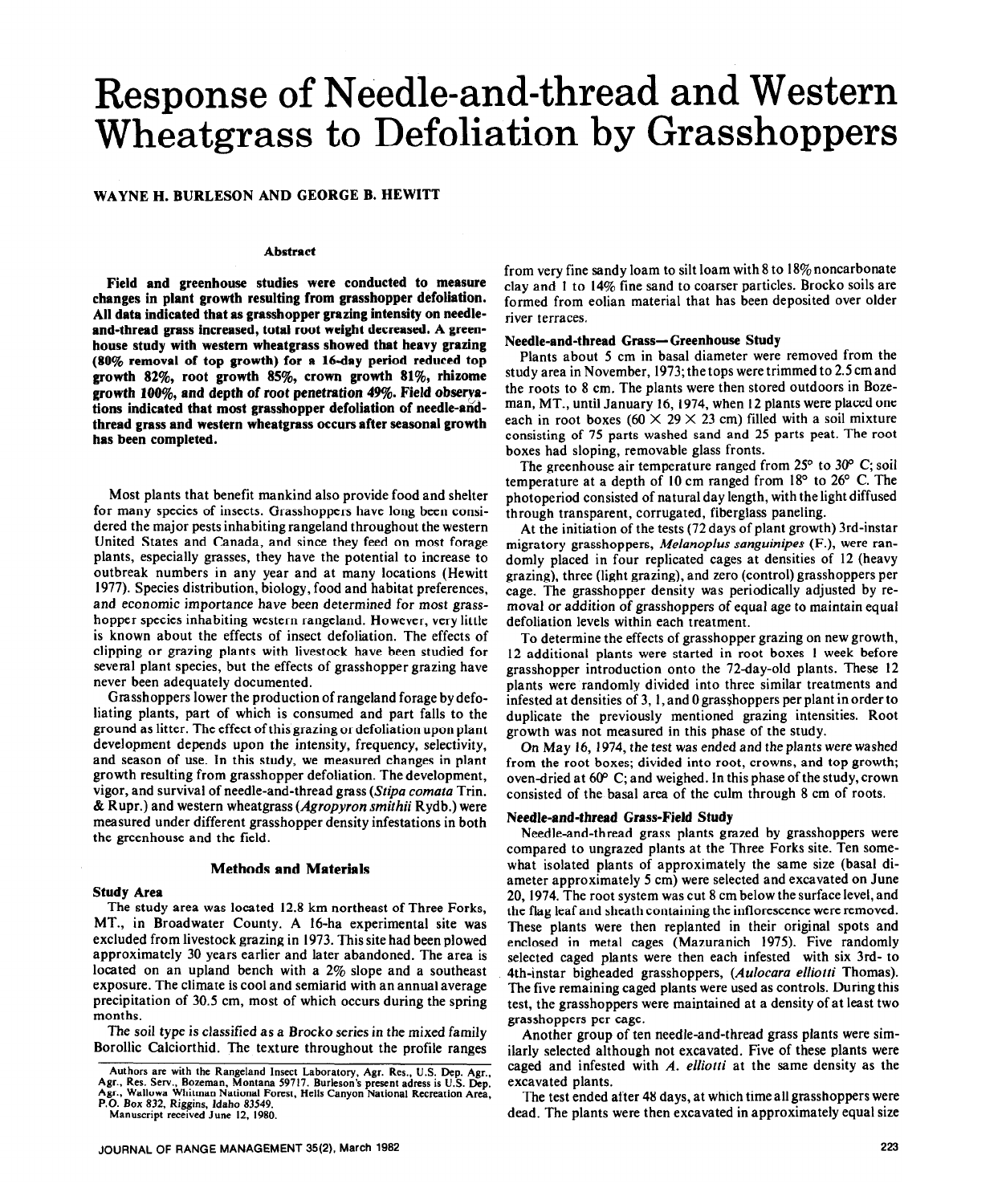blocks (15  $\times$  15  $\times$  30 cm) and brought into the laboratory. The plants were then presoaked, washed, and separated into tops, crowns, and roots, oven-dried for 24 hours, and weighed.

#### **Western Wheatgrass-Greenhouse Study**

Western wheatgrass (A. *smithii* var. rosana) seeds were germinated on March I, 1975. Five-day old seedlings were labeled "day one" in the experiment. On day two, 100 seedlings of uniform size and vigor were transferred into 25 of the glass-faced root boxes. The four seedlings per box were placed 1 cm from the slanting glass.

The soil used in this experiment,  $1/2$  washed sand and  $1/2$ Bozeman silt loam, was mixed by hand. The loam was sterilized by steam for 24 hours. The root boxes were laid on their sides and filled with the mixed soil. Sifted soil, placed next to the glass, formed the top layer of each root box. All root boxes were then heavily watered and left until the soil settled on the glass.

On day 31, the 25 root boxes were randomly divided into five treatments, each having five replications in a randomized complete block design. The five treatments were:

- 1. A one- time clipping 2.5 cm above the surface to remove  $90\%$ of the top growth;
- 2. Heavy grazing by grasshoppers (80% removal by weight of top growth);
- 3. Moderate grazing by grasshoppers (50% removal);
- 4. Light grazing by grasshoppers (20% removal);
- 5. Ungrazed.

The grazing levels were maintained for a period of 16 days by the two-striped grasshopper *Melanoplus bivittatus* (Say). Grasshopper densities were periodically adjusted to establish equal levels of defoliation within a treatment. The grazing treatment ended on day 48, after which the plants continued to grow until day 93.

Daily root growth measurements were made at the start of the test and during the treatment period. The number of tillers and shoots from rhizomes was recorded for each root box. On day 93 the plants were separated into tops, crowns, roots, and rhizomes, oven-dried at 60° C, and then weighed. The crown consisted of the immediate basal portion of the culm and small (5 mm) portions of the roots.

#### **Plant and Grasshopper Growth Curves**

Grasshopper development was related to plant development under field conditions. Four glass panes were buried at 45 degree angles in the field on May 2,1975. Soil was removed fromone side of the glass so plant growth on the opposite side could be observed. Sifted soil was placed next to the glass on two of the panes and a seedling of western wheatgrass was planted behind one pane and a needleand-thread seedling behind the other. The other two panes were buried near and partially under natural occurring plants the soil partially removed from one side to allow for observations.

Root growth and plant phenology was recorded bi-weekly from May to September. Grasshoppers were collected with a sweep net each week, stored in a freezer, and later identified by species and developmental stage.

#### **Results**

#### **Needle-and-thread Grass Defoliation**

**The** two defoliation treatments of the older group of plants tested in the greenhouse were grazed for 48 days by grasshoppers. Approximately 50 and 70% of the top growth by weight was removed by moderate and heavy grazing, respectively, and root growth was reduced about 50% at both intensities as compared to the ungrazed plants (Table 1). It appears that the crown weights nearly doubled under heavy grazing; however, this could be due to an error in selection of plants for the various treatments. It is possible that plants with large crowns were placed in the heavily grazed treatment. The crown weights reported in the field tests are probably more accurate since the crowns of the grazed plants weighed less than the ungrazed plants in both excavated and nonexcavated plants. The moderately grazed crown weights did Table 1. Mean dry weights (g) of needle-and-thread grass as related to **growth under indicated** treatments, Bozeman, MT. 1974.

|                    |                      | Greenhouse tests     |                   |  |  |
|--------------------|----------------------|----------------------|-------------------|--|--|
| ٠                  | Treatment            |                      |                   |  |  |
| Plant part         | Ungrazed             | Moderately<br>grazed | Heavily<br>grazed |  |  |
| Top <sup>1</sup>   | 1.72a                | 0.88 <sub>b</sub>    | 0.51c             |  |  |
| Roots <sup>2</sup> | 1.62                 | .89                  | .82               |  |  |
| Crown <sup>2</sup> | 6.26                 | 5.83                 | 10.40             |  |  |
|                    | Field tests          |                      |                   |  |  |
|                    | Plant pre-excavated  |                      |                   |  |  |
| Plant part         | Ungrazed             |                      | Grazed            |  |  |
| Top <sup>3</sup>   | 1.40                 |                      | 0.24              |  |  |
| Roots <sup>4</sup> | 2.92                 |                      | 1.08              |  |  |
| Crown              | 10.72                |                      | 9.42              |  |  |
|                    | Plants not excavated |                      |                   |  |  |
| Top <sup>3</sup>   | 2.43                 |                      | 0.28              |  |  |
| Roots <sup>4</sup> | 2.59                 |                      | 1.60              |  |  |
| Crown <sup>2</sup> | 14.78                |                      | 7.47              |  |  |

'Means **followed by the same letter are not significantly different at the .OS level. 2No significant difference between means at the .05 level.** 

**'Means differed significantly at the .OI level.** 

**Weans differed significantly at the .05 level.** 

not differ significantly from the ungrazed crown weights.

Defoliation by grasshopper grazing on the seedlings (green-up phase) produced 10% plant mortality. New plant material could not be produced fast enough to compensate for grasshopper feeding. Results indicated that more than 1 week of plant growth is needed to withstand the stress of grasshopper grazing at the grasshopper densities tested.

The field test with needle-and-thread grass ended August 6, 1974, 48 days after the initial infestation, at which time all grasshoppers in the cages were dead. Grasshoppers fed on the plants between the time of inflorescence and seed shatter, by which time the grasshoppers had removed 83 and 88% (by weight) of the top growth of pre-excavated and nonexcavated plants, respectively (Table 1).

Roots of the grazed pre-excavated plants weighed 63% less than roots of ungrazed pre-excavated plants. The weight of roots of the nonexcavated plants was reduced 38% by grazing (Table I).

The difference in weight between percentage root reduction of the pre-excavated and nonexcavated plants is probably a result of excavation of the plants before the grazing period. The root system under the nonexcavated plants included both old and new active roots. Crown weights were not significantly affected by grasshopper defoliation.

#### **Western Wheatgrass Defoliation**

In the greenhouse test, the grasshoppers removed 20, 50, and 80% (ocular estimate) of the top growth of seedlings as compared to that of ungrazed plants in light, moderate, and heavy grazing, respectively. The plants were harvested and weighed 46 days after grazing had ended. This particular time period was necessary to allow plants to recover from the effects of defoliation.

Top, root, crown, and rhizome regrowth and depth of root penetration response of western wheatgrass to defoliation is shown in Table 2. The one time clipping (90% removal) was essentially equal to the moderately grazed treatment (50% continuous removal) in relation to the dry weights of all plant parts except rhizomes. For all criteria, dry weight was inversely proportional to grazing pessure. The heavily grazed treatment reduced top growth 82%, root growth 85%, crown growth 81%, rhizome growth 100%, and depth of root penetration 49%.

Root penetration for all five treatmentsfromdays 28 through 55 is shown in Figure I. The grazing period lasted from day 31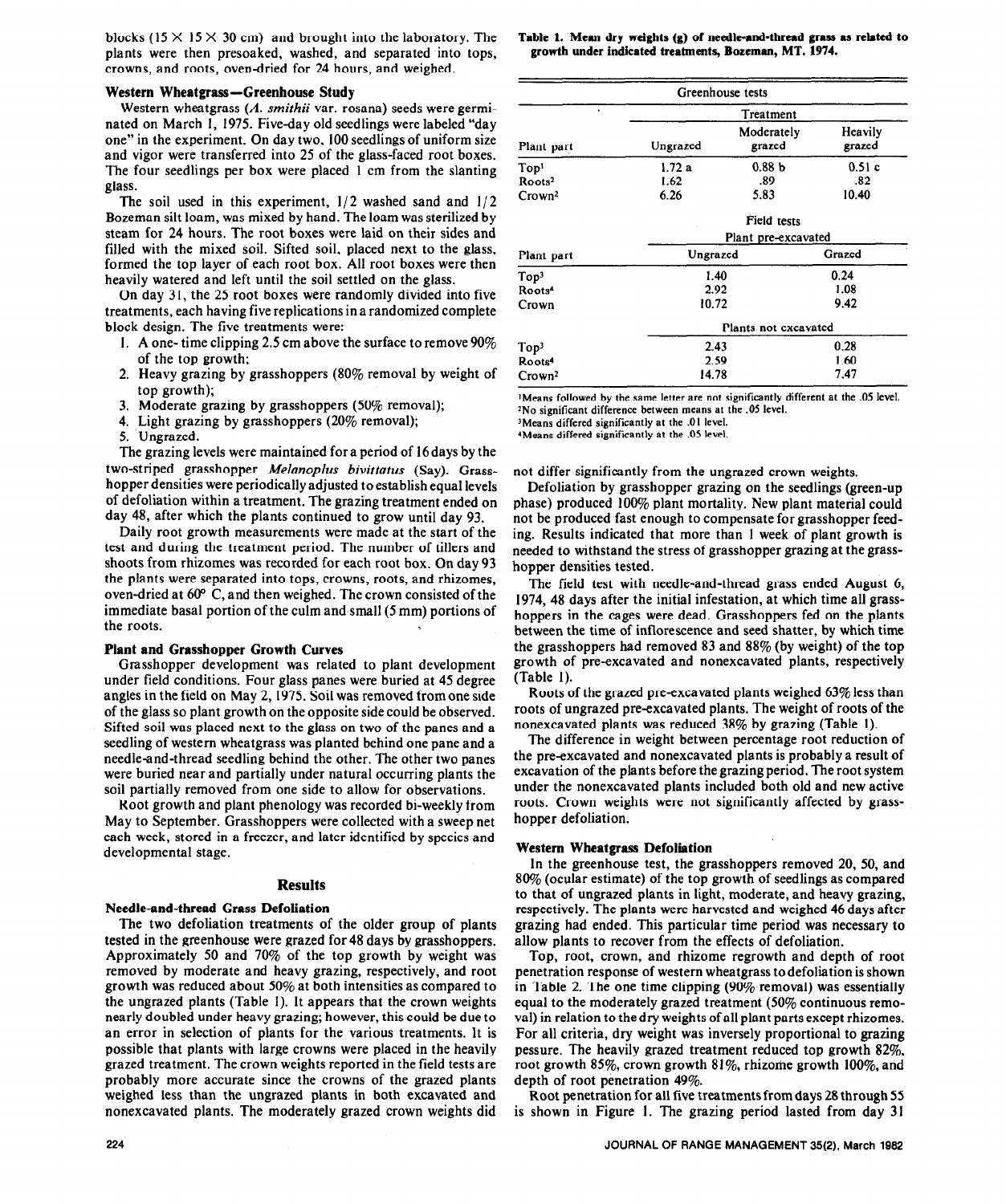**Table 2. Mean dry weight (g) and root penetration (cm) of western wheatgrass as related to regrowth under tbe indicated treatments, Bozeman, Mon., 1974.** 

|                    | Treatment                     |            |                                   |                                     |          |  |
|--------------------|-------------------------------|------------|-----------------------------------|-------------------------------------|----------|--|
| Plant<br>part      | Lightly<br>grazed<br>Ungrazed |            | Clipping                          | <b>Moderately Heavily</b><br>grazed | grazed   |  |
| Top <sup>1</sup>   | 0.749a                        | $0.609$ ab | 0.440 <sub>bc</sub>               | 0.367c                              | 0.133 d  |  |
| Roots <sup>1</sup> | 1.382 a                       | 1.116 a    | .551 bc                           | .594 b                              | .210 $c$ |  |
| Crown <sup>1</sup> | .072a                         | .059 a     | .037 <sub>b</sub>                 | .037 <sub>b</sub>                   | .014c    |  |
| <b>Rhizomes</b>    | .026                          | .014       | .015                              | .003                                | .000     |  |
|                    |                               |            | Maximum depth of root penetration |                                     |          |  |
|                    | 53.80                         | 54.76      | 39.90                             | 42.06                               | 27.70    |  |

**'Means followed by the same letter are not significantly different at the .05 level.** 

through day 47. The clipping treatment stopped all root growth for a period of 5 days, during which time the rate of top growth of the clipped plants increased compared to that of the ungrazed plants. By the end of the testing period on day 93, average heights of clipped and ungrazed plants were equal.

The grazing treatments did not have the immediate effect as in the clipping treatment, but as the defoliation intensity increased with time and the grasshoppers increased in size, daily root elongation gradually decreased. Root elongation nearly stopped on day 42 under the heavy grazing treatment. It is possible that if heavy grazing had continued, the western wheatgrass plants would have died. Plants in the lightly grazed treatment showed a root growth rate similar to those in the ungrazed treatment. The moderate grazing and clipping treatments were similar in that root elongation increased only slightly after day 44 (Fig. I). Results indicate that heavy grazing by grasshoppers can be most detrimental to the roots.

The mean number of new shoots produced by western wheatgrass in response to the five treatments was a follows: light grazing I 1.0, ungrazed 10.4, clipping 6.8, moderate grazing 4.4, and heavy grazing 0.0. Differences were not significant between the ungrazed, lightly grazed, and clipping treatments. However, the moderately grazed plants had significantly 35% fewer new shoots than the ungrazed plants.

#### **Plants and Grasshopper Development in the Field**

Average weekly culm heights for western wheatgrass and needleand-thread grass in relation to grasshopper development are shown in Figure 2. The later instars and the adult stage of the grasshoppers developed after the active growth period of the cool-



Fig. 1. Maximum depth of root penetration of western wheatgrass before, *during, and after* **grazing** *and clipping treatments.* 



**Fig. 2. Average** *culm height of western wheatgross (A* **GSM) and** *needleand-thread grass (STCO) in relation to grasshopper development.* 

season grasses. Most of the adult portion of the grasshopper life span occurred from the latter part of July through September. An exception was *Psoloessa delicatula* (Scudder), which overwinters in the nymphal stage. This grasshopper and a few other species that overwinter as nymphs could possibly be detrimental to early coolseason grasses. However, such species usually do not occur in high numbers.

The year under consideration was atypically cool with high precipitation. In general, cool-moist spring weather prolongs the time spent by grasshoppers in the nymphal stage.

Measurements of root elongation in the field were highly variable for both western wheatgrass and needle-and-thread grass. The roots would grow against the glass for a short period of time and then die back or turn away from the glass. Weekly measurements showed an average daily root growth of 10 mm per day.

During mid-July, the roots of both grass species nearly stopped growing against the glass panes at the time of anthesis. Only occasional elongation was observed after this date. No estimation of early spring (May) root growth was made; however, some rhizome activity was noted during September.

#### **Discussion**

It is apparent that defoliation of plants by grasshoppers does have an adverse affect on plant growth and development under the conditions of the tests. Previous studies where plants were clipped at different frequencies and at different heights showed that yield was reduced (Holscher 1945, White 1973, Buwai and Trlica 1977b), and the rate of root growth decreased (Bokhari and Singh 1974). Generally, the more frequent and severe the removal of herbage, the greater the depression in yield. However, some studies show that defoliation does not drastically affect affect plant growth. For example, Trlica et al. (1977) evaluated western wheatgrass plants 14 to 26 months after the plants were heavily defoliated (90% of foilage removed) during each of four different phenological stages and found all plants had herbage yields similar to the control plants. Buwai and Trlica (1977a) also reported that root weights of clipped western wheatgrass plants were only slightly less than those of the undefoliated plants.

Grasshoppers and rangeland plants have evolved together in the rangeland ecosystem, thus it seems that light or moderate grazing by grasshoppers would probably not be detrimental to most plant species. However, high grasshoper numbers reduce available forage and may destroy entire plants, especially during periods of drought (Nerney and Hamilton 1969). Grasshopper grazing is unique and different than livestock grazing in that forage is removed at random heights on each plant, grazing pressure occurs daily from hatching till death, there is no trampling affect as with